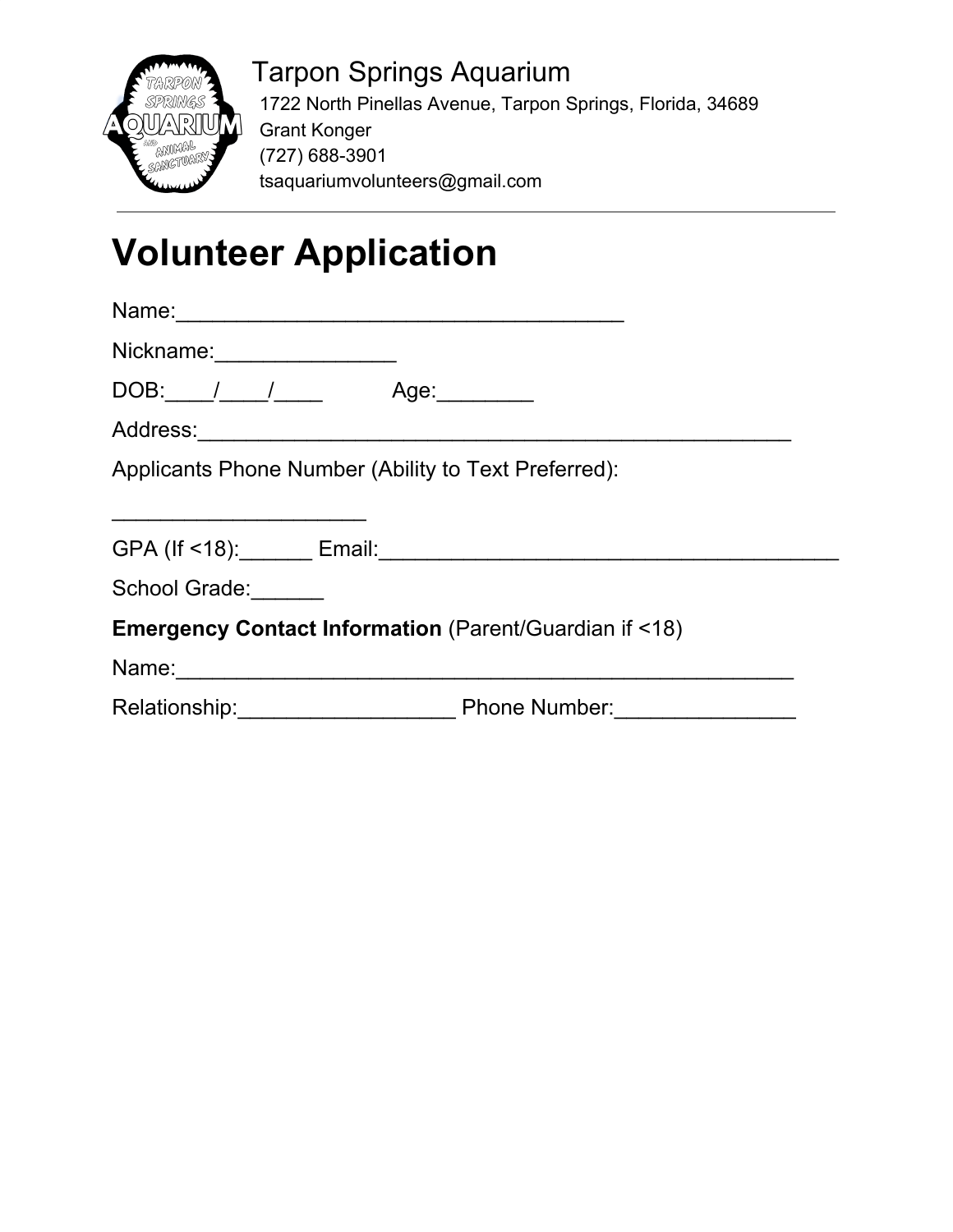## **Questions**

What Days/Times are you available to volunteer? Check all that apply and then fill out the time within the given parameters.

| $\Box$ Monday    | $(9:00-5:30)$ |
|------------------|---------------|
| $\Box$ Tuesday   | $(9:00-5:30)$ |
| $\Box$ Wednesday | $(9:00-5:30)$ |
| $\Box$ Thursday  | $(9:00-5:30)$ |
| $\Box$ Friday    | $(9:00-5:30)$ |
| $\Box$ Saturday  | $(9:00-5:30)$ |
| $\Box$ Sunday    | $(9:00-5:30)$ |

How many days per week do you want to volunteer (1-7)?

Briefly, Why do you want to volunteer?

How did you hear about the TSA volunteer program?

Describe any physical limitations/allergies we should be aware of.

List any appropriate certifications. (ex. SCUBA)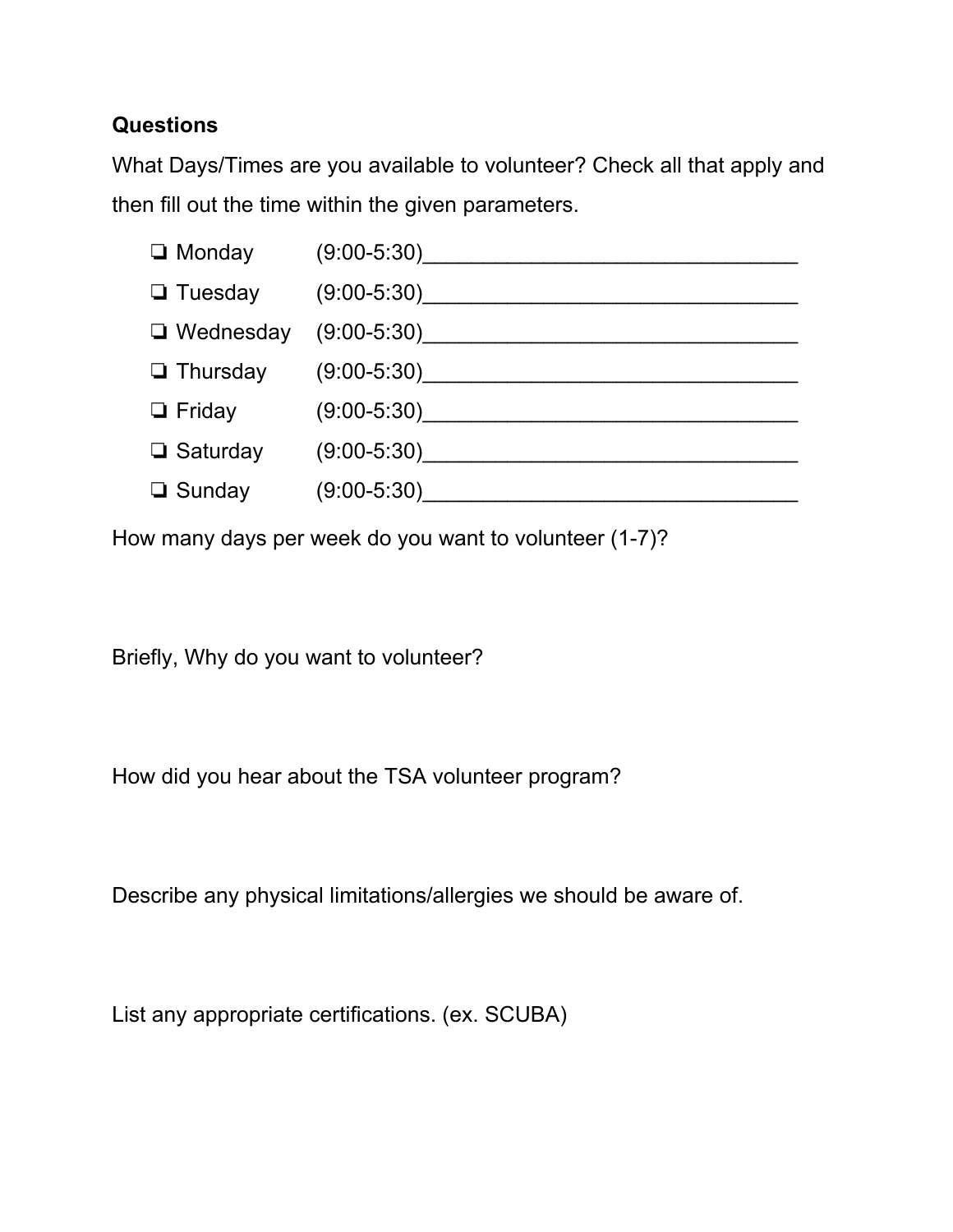Some of our volunteer positions involve handling dead fish, preparing animal food, and other cleaning tasks; how do you feel about the "non-glamorous" tasks?

Do you think you will be able to follow instructions given by management?

## **Criminal History**

An applicant found to have been convicted of, or having charges pending for a felony or misdemeanor involving a sex offense, child abuse or neglect, or related acts that would pose risks to children or the TSA Program's credibility will not be accepted as a TSA volunteer. Applicants with other misdemeanor or felony charges or convictions that would not pose a risk to children or negatively impact the credibility of the TSA Program will be considered on a case by case basis considering the time passed since the incident and the level of rehabilitation.

Have you ever been arrested for a crime? Check all that apply.

❏ Yes

❏ No

If yes, what was the charge? What County?